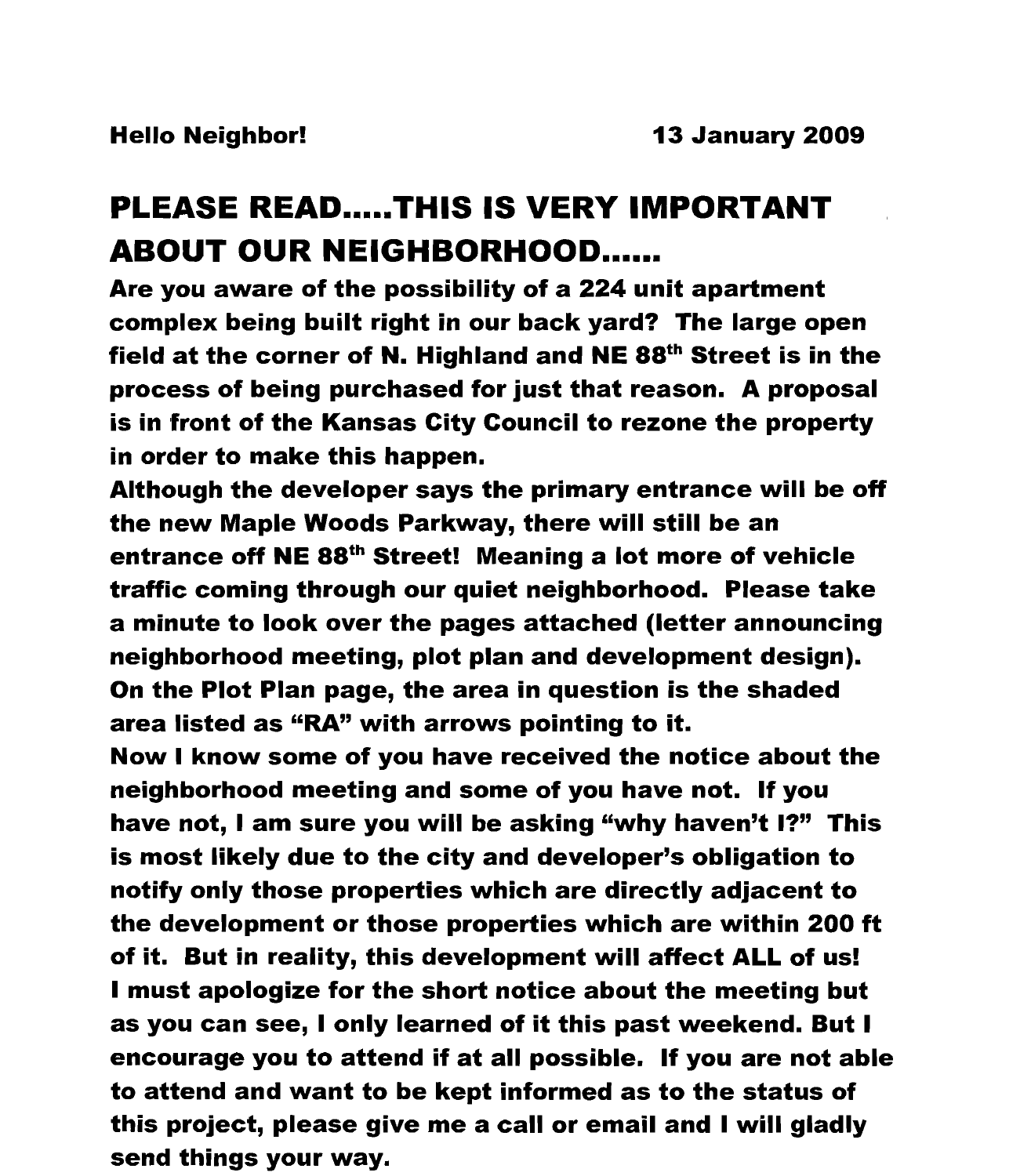There is also another meeting planned for 20 January 2009. This one I believe is the actual City Zoning Committee to which a decision will be made as to whether or not to change the property from "agriculture" to residential. If we let this happen, our quiet little piece of the world will be changed forever. The increase in vehicle traffic is not the only thing we will see changing. Our local schools are at 95% capacity right now. For those of you who have kids that go to Gashland or Clardy, or will be going in the near future, the development of this apartment complex will ensure your kids will be in larger classes resulting in a substantial increase to the student / teacher ratio. Another factor to consider is the relative safe and secure neighborhood we currently have. To date the crime rate in our neighborhood is very low. But with the addition of 224 apartments, the propensity of our low crime rate remaining will definitely be in question.

I look forward to hearing from you and having your support in our quest to not let this development happen.

Richard Cook 816-442-8418 kcsgtmajor@hotmail.com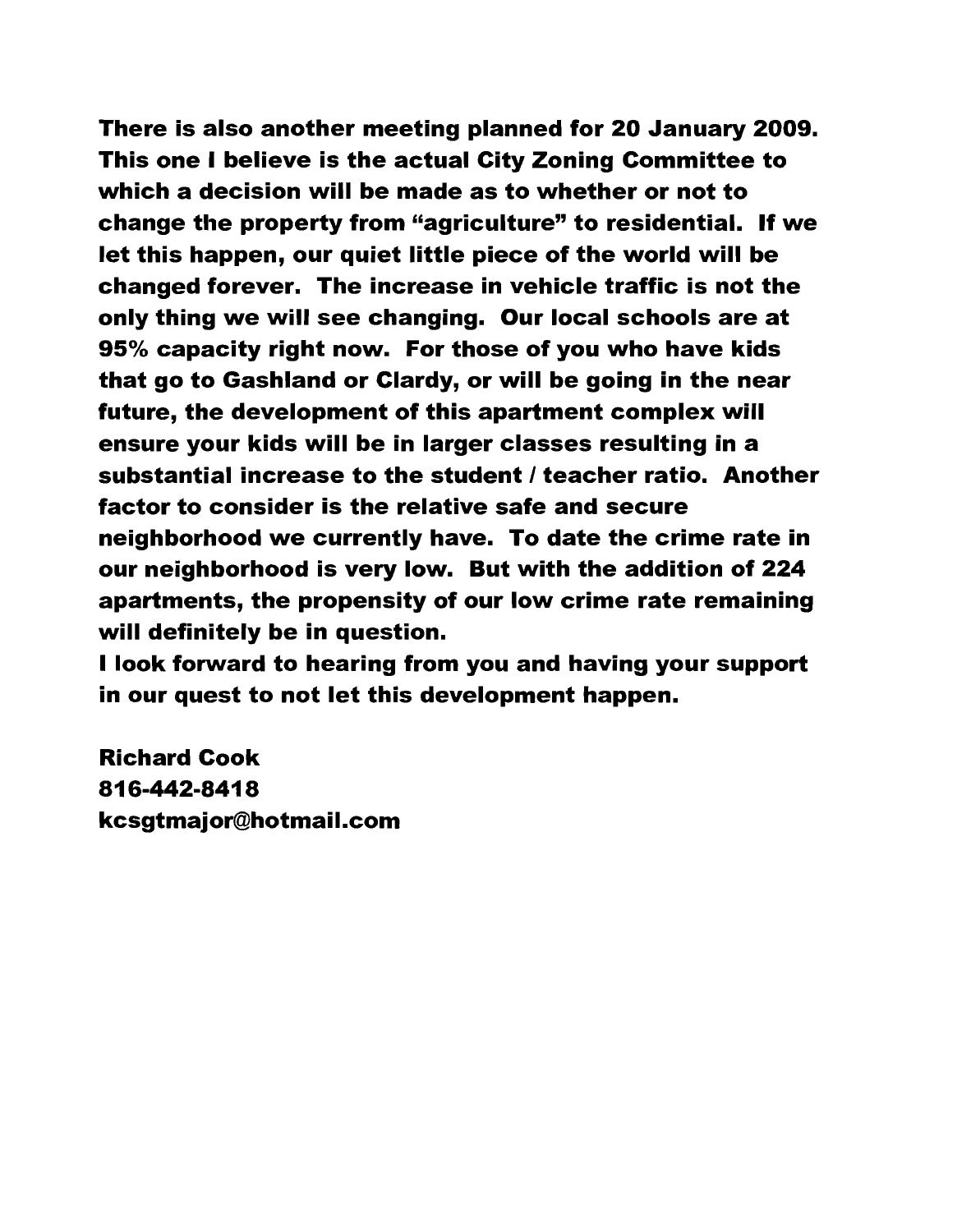

January 8, 2009

RE: Maplewood Bluffs Residential Development NE corner of NE 88<sup>th</sup> Street & Highland Lutjen No, 08170

 $\sim$  .

This letter is to inform you that a neighborhood meeting has been scheduled for Wednesday, January 14, 2009, regarding the above referenced property, We have filed a Rezoning and Development Plan application with the City of Kansas City, Missouri for a multi-family residential development.

The meeting will be held at 7:00 p,m, at Pleasant Valley Police Station located at 6801 NE Pleasant Valley Road, Kansas City, Missouri. I have attached a map of the location for your convenience, At that time, the owner's representative will be presenting their proposal for the site

Please feel free to attend and discuss any questions you might have regarding the development. If you are unable to attend the meeting, please do not hesitate to contact me at my office at 816,587.4320 to discuss any questions or concerns you may have,

Sincerely,

LUTJEN, INC,

\ *\-B)/*LA'(LVL1'j, vU.J~"L[,:*\_\_ ,L[c(/*\..-'

Brian D, McMillan, RLA, ASLA  $\mathcal{LMA}$ 

**Enclosures** 

Lutjen, Inc. 8350 N. Saint Clair Ave., Kansas City, MO 64151 · 425 N.W. Murray Rd., Lee's Summit, MO 64081 816.587.4320 · 816.587.1393 fax · info@lutjen.com · www.lutjen.com

surveving • planning • engineering • landscape architecture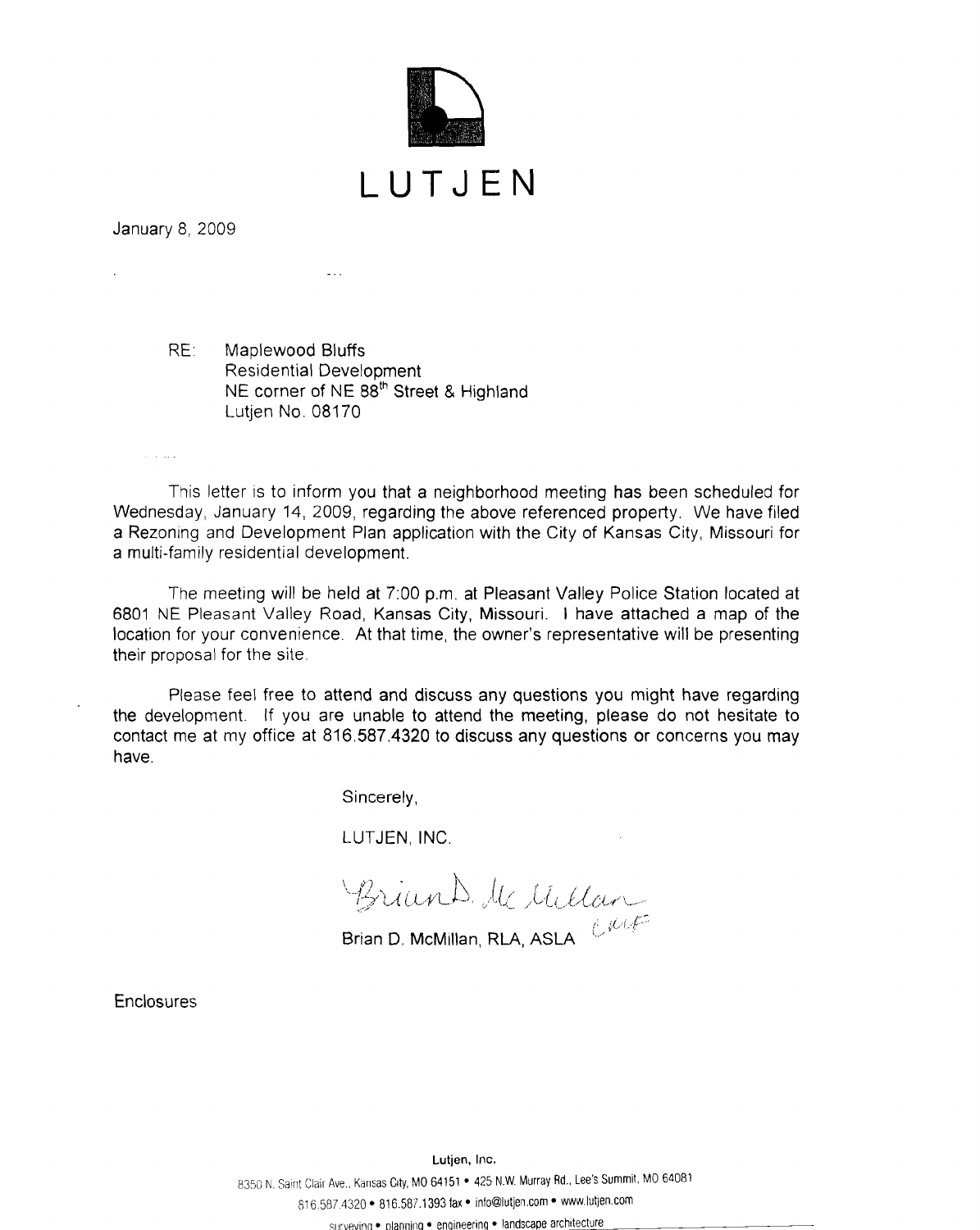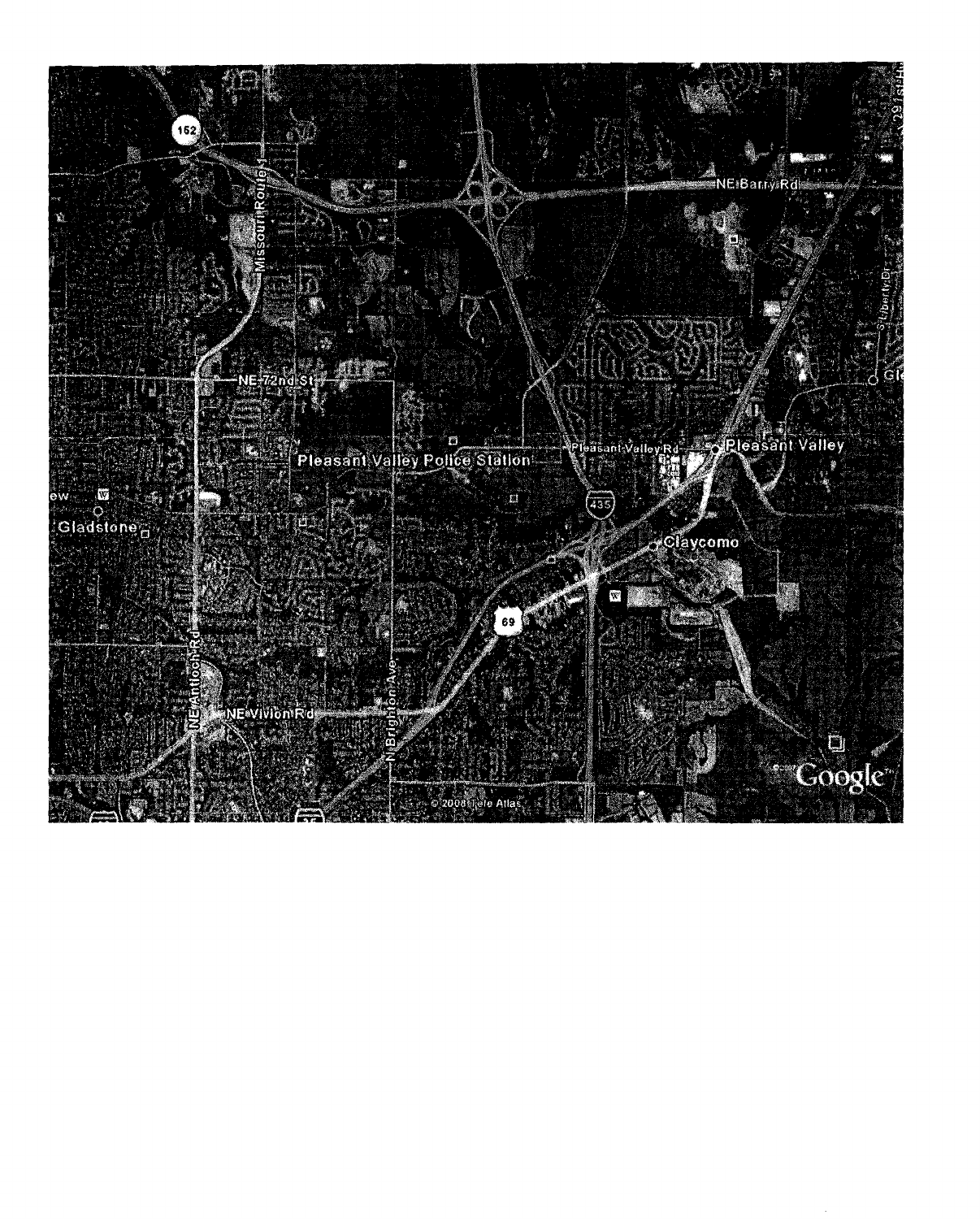## **13987-P**

**Case** No. **01-06-09** 139B?**-P** -- About 28.51 acres generally located at the northeast corner of NE 88th Street and N Highland Avenue, to consider rezoning from District RA (agriculture) to District R-2a (two family dwellings).